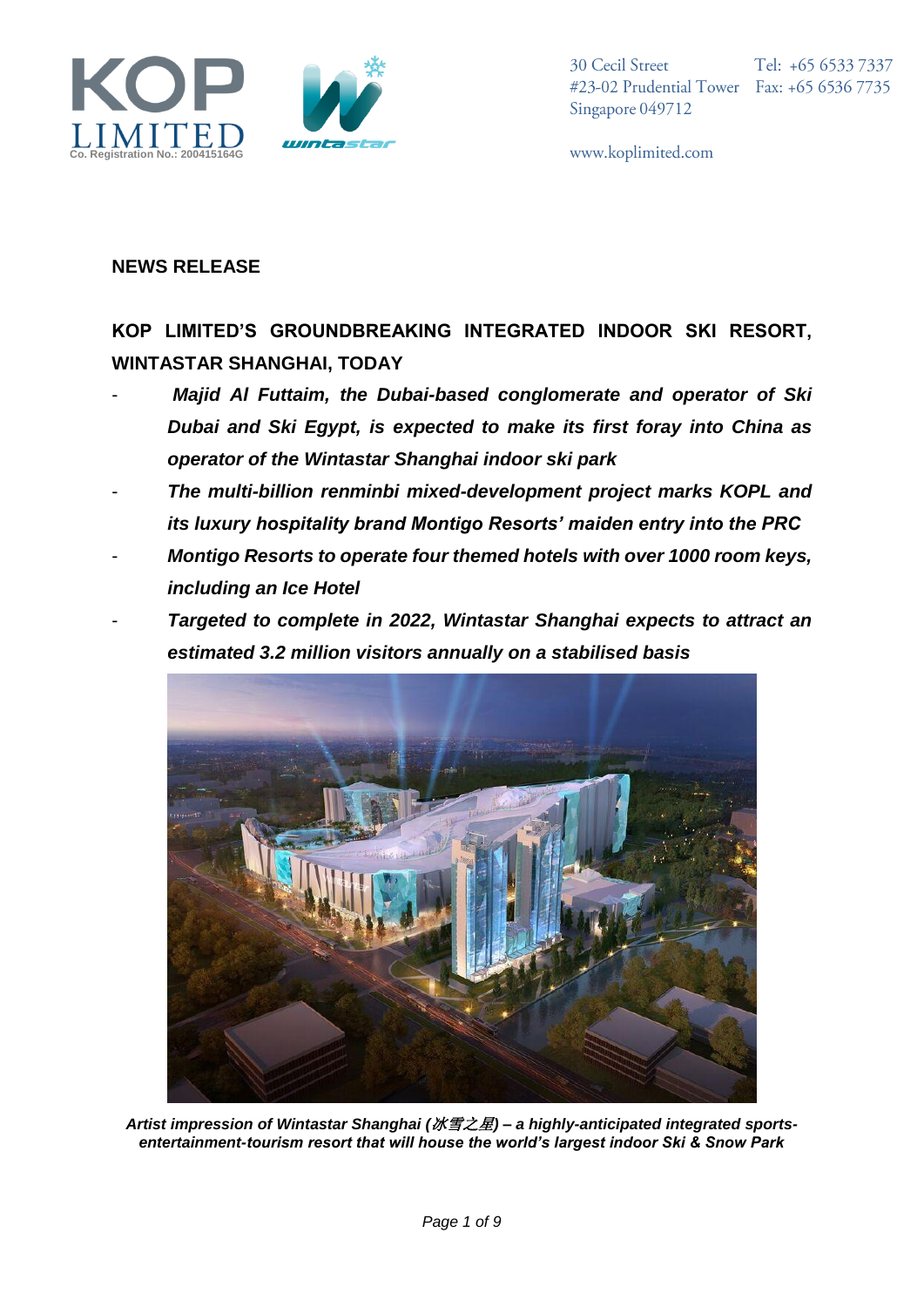

*Singapore, August 30, 2018* – SGX Catalist-listed purveyor of luxury lifestyle, real estate and hospitality, KOP Limited ("**KOPL**", 高鸿集团, or the "**Group**") is pleased to announce the groundbreaking of *Wintastar Shanghai* (冰雪之星) – its highlyanticipated integrated sports-entertainment-tourism resort that will house the world's largest indoor Ski & Snow Park.

KOPL also announced today that it has partnered up with leading integrated lifestyle provider, Majid Al Futtaim who is expected to operate Wintastar Shanghai's indoor Ski & Snow Park.

The groundbreaking event held in Shanghai today was graced by Ms Sim Ann, Senior Minister of State for the Singapore Ministry of Communications and Information & Ministry of Culture, Community and Youth, as well as Mr Chen Jie, Party Secretary of the Shanghai Lingang Administrative Committee. Consul General of the Singapore Consulate in Shanghai, Mr Loh Tuck Wai and Consul General of the UAE Consulate in Shanghai, Mr Rashed Matar Alquemzi were among the key dignitaries at the event.

Strategically located in Lingang of Pudong district, the integrated lifestyle development will join the ranks of Shanghai Disney Resort, Haichang Polar Ocean World and Shanghai Planetarium as the latest tourism icons of Shanghai. Wintastar Shanghai's integrated concept comes amidst a shift in consumerism towards unique experiences and away from material goods, as well as an increasing reliance on smartphones and technology.

Ms Ong Chih Ching, the Executive Chairman and Executive Director of KOPL said, "The timing for Wintastar Shanghai could not be better, with Chinese consumers yearning for travel, leisure, novel experiences, and winter sports being the next big thing in China because of the Beijing Winter Olympics 2022."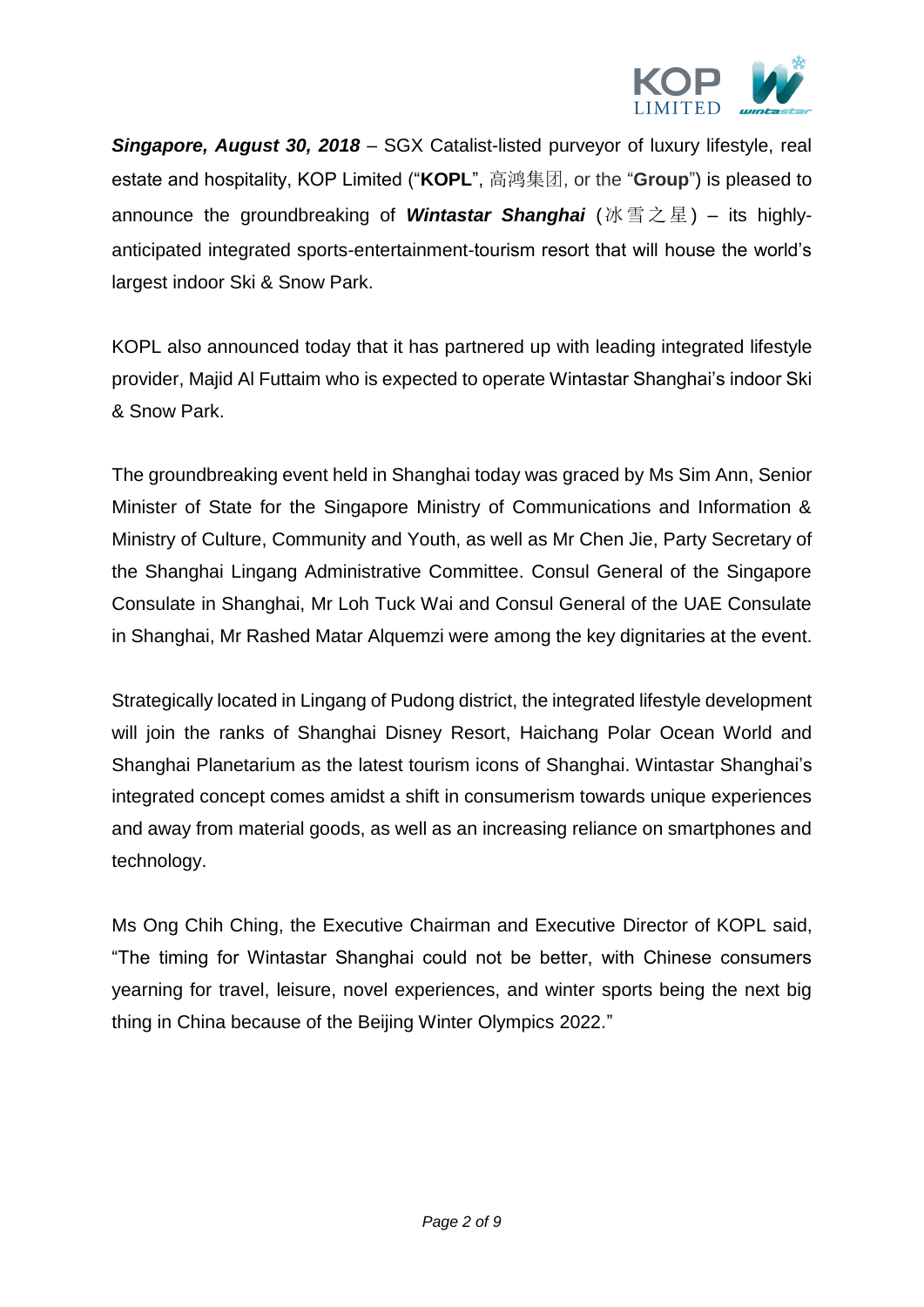

"This is KOPL's largest project so far, and like our past track record of iconic projects, we are excited to work alongside our strong local partners to push new boundaries and introduce new and innovative concepts to the Chinese market. The large-scale mixed-development will also offer opportunities for KOPL to build new income streams, many of which are recurring in nature, for our sustainable growth going forward."

Unveiling a new and sophisticated façade, Wintastar Shanghai's unique architecture designed by international award-winning Italian architect, Massimo Mercurio of Singapore-based, Mercurio Design Lab, draws inspiration from famed European alpine ski towns, natural iceberg formations and the charm of the alps. The glistening quality of the glacial allure of Wintastar Shanghai's façade exudes a sense of luxury and primes it to become one of the world's most recognisable landmarks.

With a total GFA of 227,000 sqm, Wintastar Shanghai's highlight is the alpine-themed 90,000 sqm Ski & Snow Park, which will be the largest of its kind, complete with hotel ski-in-ski-out access and après-ski. The resort's mixture of sports, leisure, hospitality, entertainment and tourism taps on new consumer trends in China, promising to deliver a truly immersive experience.

Ms Ong added, "Story immersion and theming are big trends in parks and attractions worldwide. We want to combine that piece of action with winter sports and play, to target sports enthusiasts, youths and families. What we hope to create is a ski culture that all can embrace in China, which resonates with the vision of the Chinese leaders. That's why themed hotel stays, ski training schools and après-ski are important for the holistic Wintastar Shanghai experience."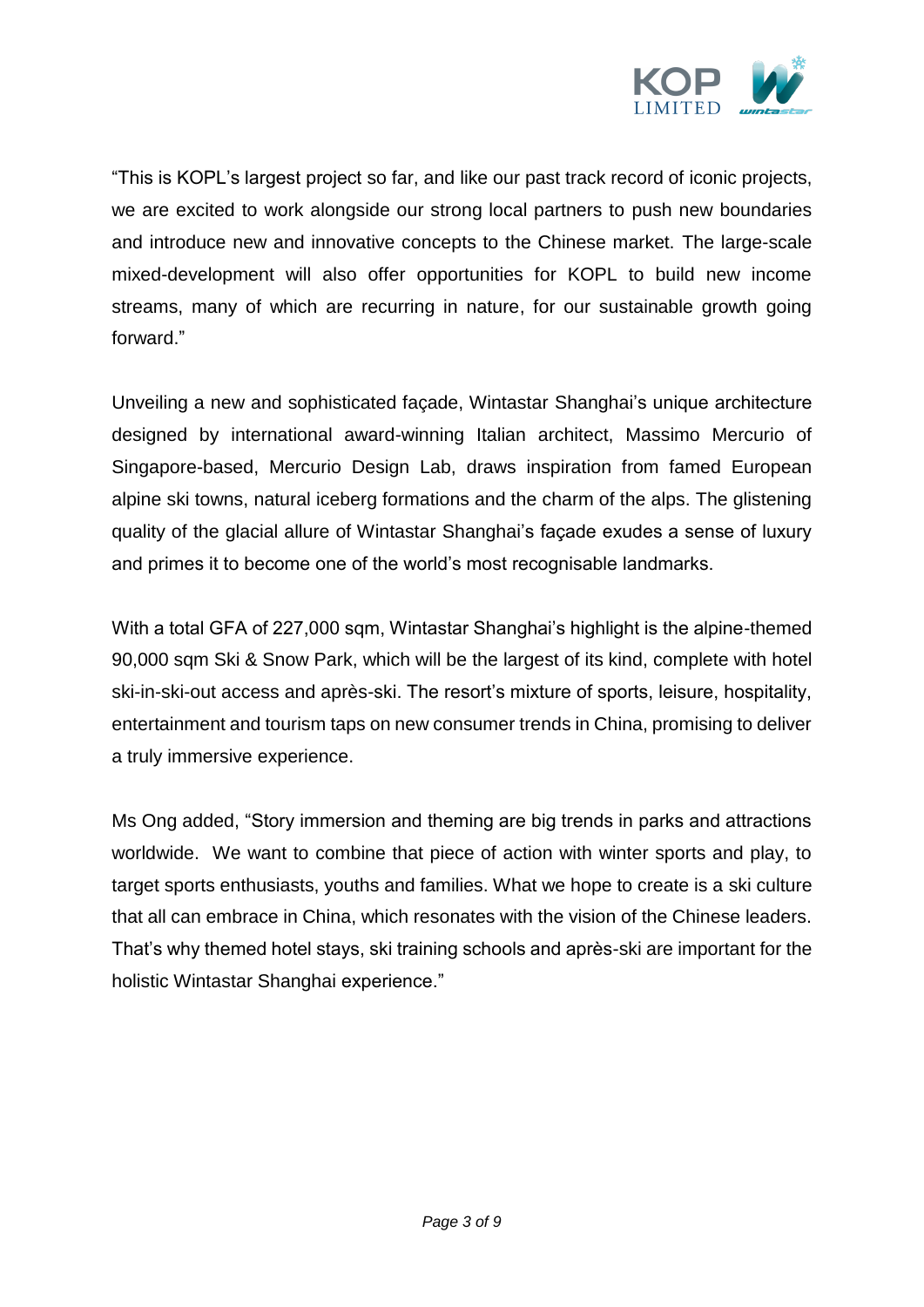

Wintastar Shanghai is a multi-billion renminbi project that is being jointly invested and developed by Shanghai Lujiazui Development (Group) Company Limited, Wintastar Holdings, a subsidiary of KOP Limited (Singapore), and Shanghai Harbour City Development (Group) Co. The three parties have set up a joint venture company (JVC), Shanghai Snow Star Properties Co., Ltd to develop the Wintastar Shanghai project.

## **Partnering with company behind Ski Dubai and Ski Egypt to operate indoor Ski & Snow Park, the world's largest and the first with ski-in-ski-out facilities**

The major shareholder of the Wintastar Shanghai project operating company, KOPL, is partnering with Majid Al Futtaim on the design of Wintastar Shanghai's Ski and Snow Park.

Majid Al Futtaim's Global Snow division will provide design and production consultancy services, harnessing over a decade of success in building and operating indoor snow attractions. It is expected that Majid Al Futtaim will be operating the 90,000 GFA sqm attraction once opened – which would make it the company's first operation in China, and its largest.

Majid Al Futtaim created "the magic of snow in the desert" with Ski Dubai, the first indoor ski and snow attraction in the Middle East, which today holds the coveted World's Best Indoor Ski Resort award for two successive years, attracting a million guests annually. In 2017, Majid Al Futtaim launched the first indoor ski resort in Africa with Ski Egypt, is currently developing Ski Saudi, Snow Oman and will operate a snow park in Abu Dhabi's upcoming Reem Mall through a third-party management agreement, totalling 127,000 sqm of operational and upcoming snow entertainment GFA.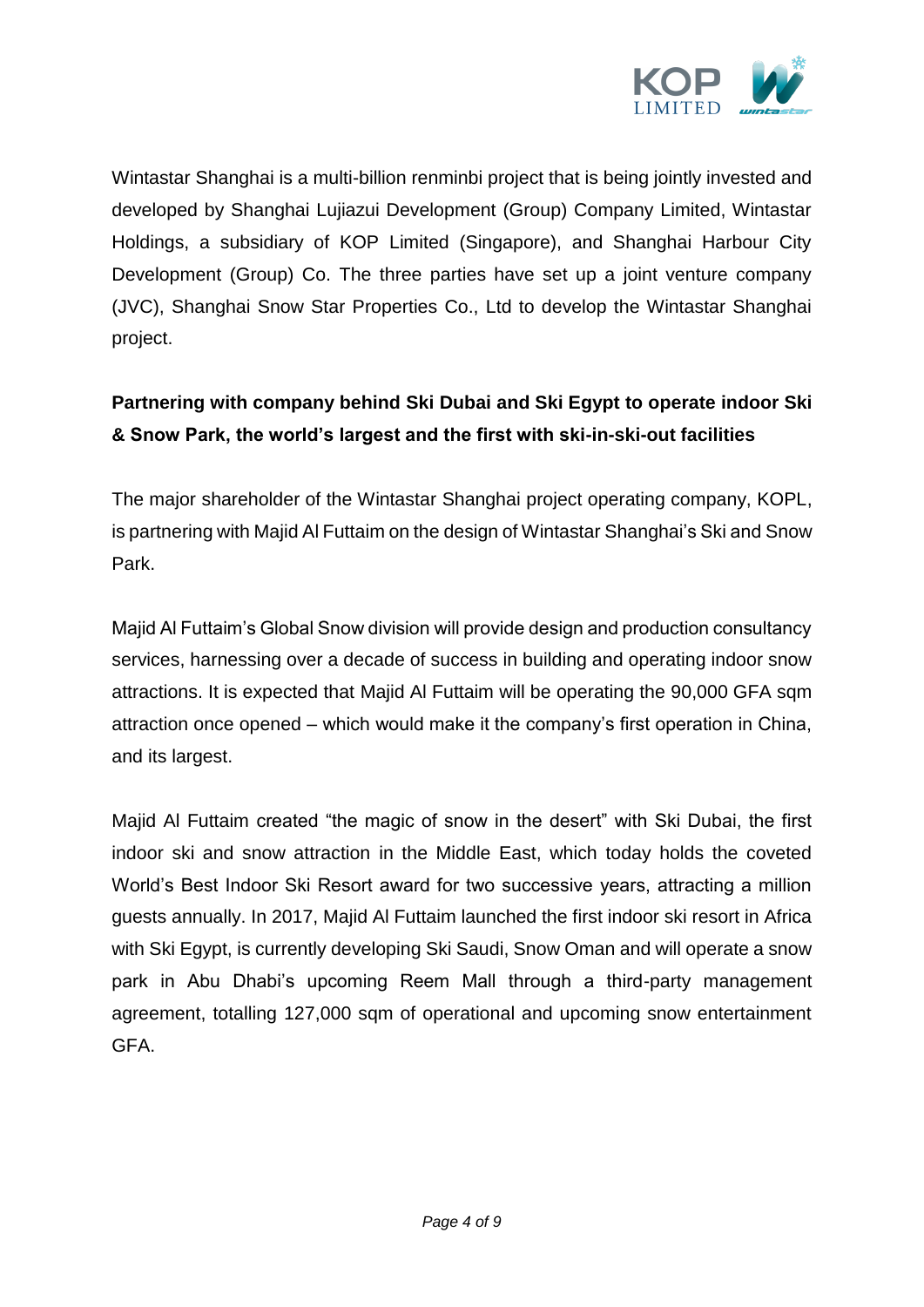

On the partnership, Ms Ong commented, "Majid Al Futtaim's impeccable track record will help bolster Wintastar Shanghai's vision to bring world-class, hi-tech and safe indoor skiing and snow play into China. As a Singaporean company familiar with the Chinese culture, combined with our international track record and reputation in developing new-to-market concepts, we hope to work with Majid Al Futtaim and other foreign partners to deliver new experiences to Chinese consumers."

The design of Wintastar Shanghai's alpine-themed Ski and Snow Park was undertaken by global experience design and production agency, Thinkwell Group, in close collaboration with the JVC and Majid Al Futtaim's Global Snow division. Professional skiers, amateurs, trainers/trainees, adults and children alike can expect an awe-inspiring, richly-themed snow play and ski experience from a combination of three ski slopes of varying gradients including a slope of Olympics standard for training purposes; ski runs, and over 25 snow play attractions to cater to non-skiers. Special thought has been given in the design and planning of Wintastar Shanghai to include après-ski activities for skiers (specialty ski retail, numerous F&B outlets) as well as non-skiers, such as our spa experience, water park, show events, exhibitions and performances.

### **Water park to deliver an immersive, Viking-themed adventure**

Wintastar Shanghai's water park aims to set new records with its Icelandic Nordic Viking theme which promises twists, inversions and even record-setting waterslides. Presented over two levels, the 28,000 sqm water park will offer both indoor and outdoor experiences. Working in partnership with renowned water park consultant, WhiteWater, Wintastar Shanghai will push new boundaries in design to deliver the best, interactive, overall water-play experience for thrill-seekers and families alike.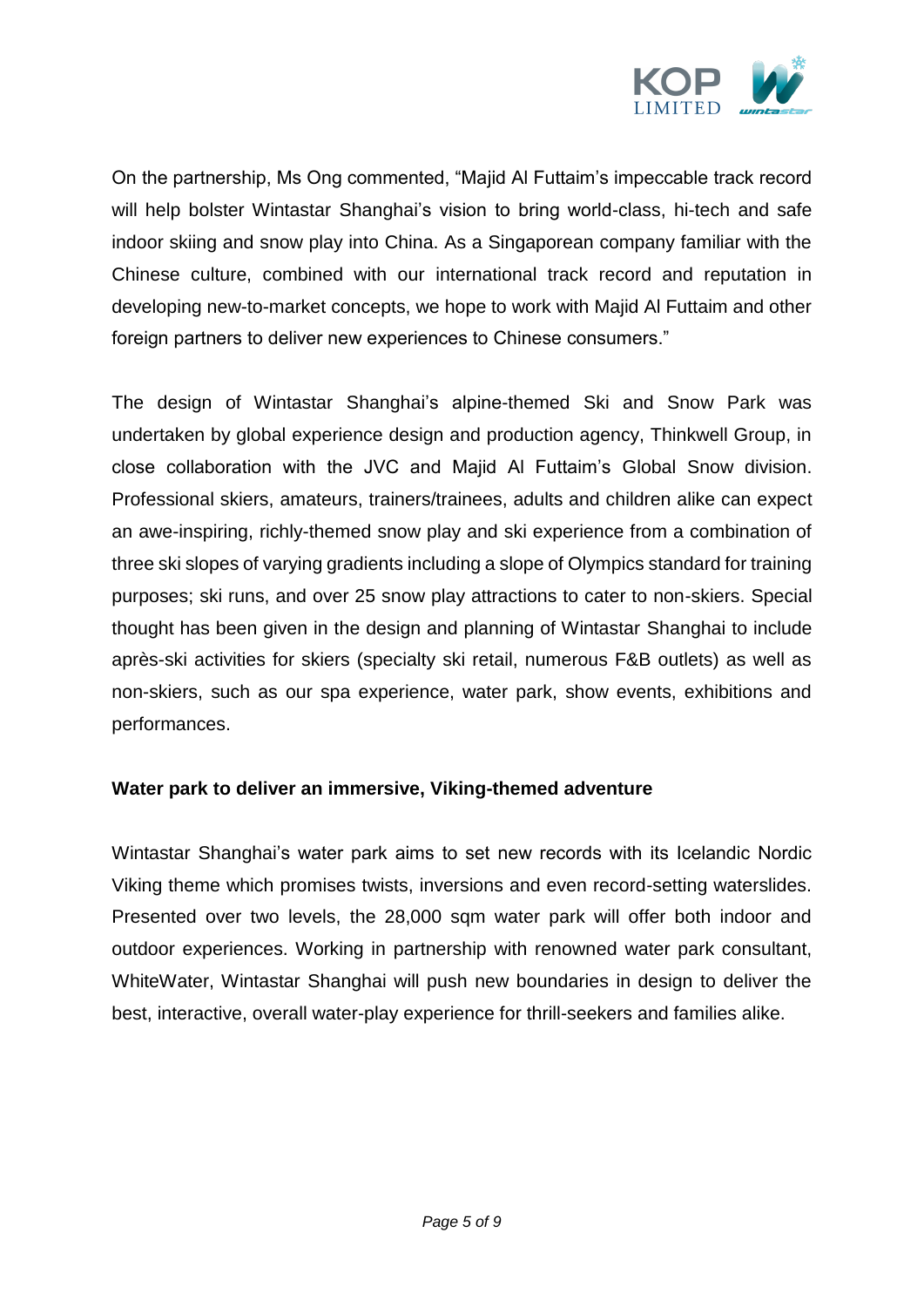

To be opened throughout the year, the water theme park will utilise innovative energy solutions to offer varied hot springs and spa experiences from around the world. A beach club, an infinity pool, an opening from a Viking Ship that allows water park visitors a sneak peek into the icy cold world of the Ski Park next door, and a lazy river connecting both levels that transports water park players across a world of Fire and Ice – are just a flavour of some of the visual and multi-sensory surprises installed in the water park's highly themed Viking Adventure.

# **KOPL's self-managed hospitality brand, Montigo Resorts, makes its first foray into China with four themed hotels offering 1,000 rooms**

KOPL's international and award-winning luxury hospitality brand, "Montigo Resorts", will make its first foray into China via Wintastar Shanghai, offering over 1,000 room keys in four themed hotels: Montigo Luxe, Montigo Hotels, Montigo Residences and Montigo Ice, designed to create different accommodation experiences for everyone – from family, adventurous to luxurious.

The highlight of Montigo Luxe includes rooms with ski-in-ski-out facilities, offering skiers added slope access and convenience. Alpine-themed décor, experiential elements and the use of smart technologies will be integral to the design of the Wintastar Shanghai's stay experience.

Montigo Resorts currently owns and manages two operational resorts in Nongsa, Batam, and Seminyak, Bali, in Indonesia. "Over the past few years, we've quickly established a strong brand and niche as a choice multigenerational resort within the region, and both operating assets in Indonesia are contributing steady recurring income to KOPL. Backed by a proven model, we are ready to extend the brand to new markets and expand the product offerings of Montigo Resorts beyond hospitality into serviced residences in pursuit of greater growth," added Ms Ong.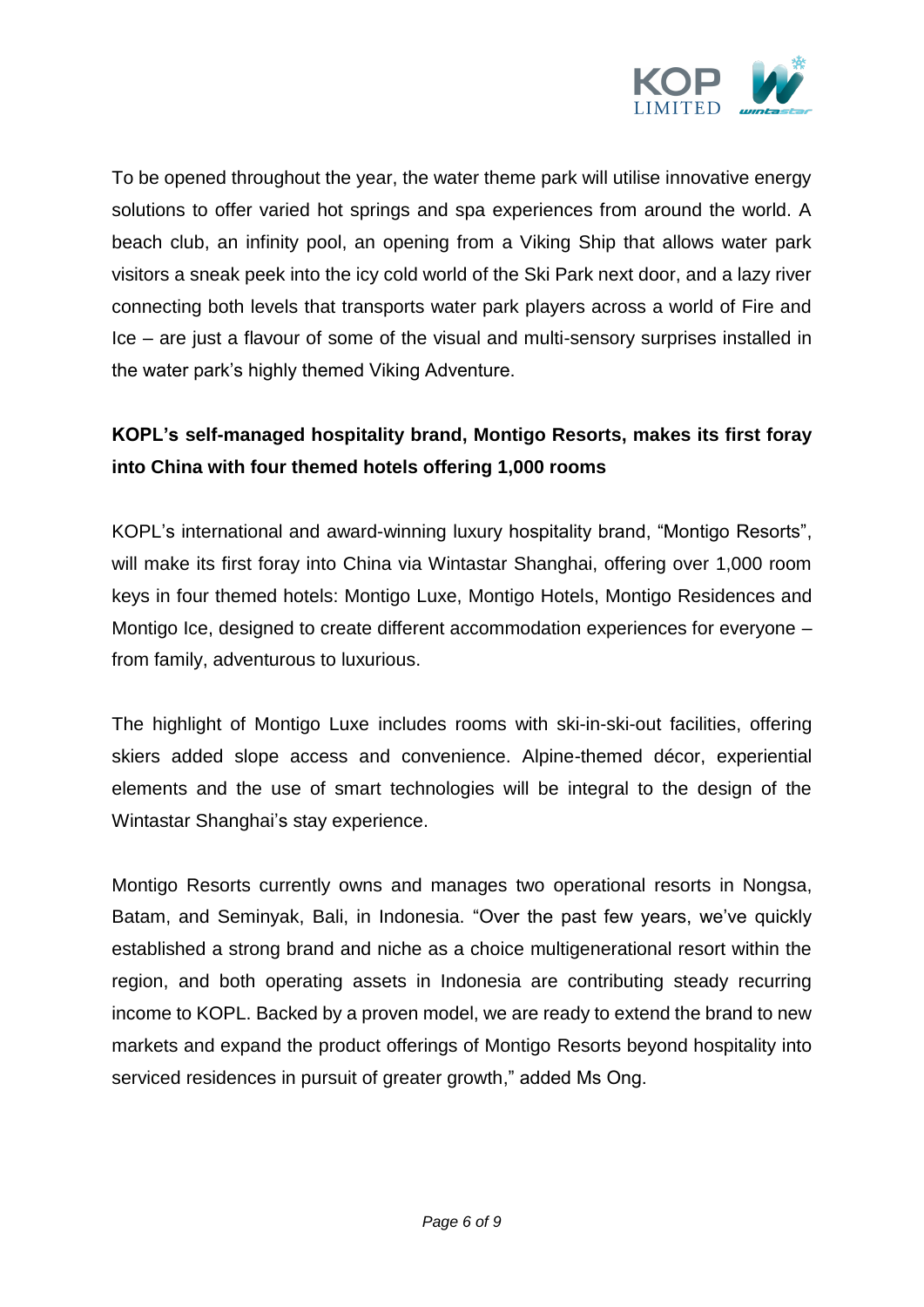

#### **Wintastar Shanghai targeted to complete in 2022**

Apart from the ski and snow park (which also includes an ice-skating rink), the water theme park and four themed hotels, this integrated resort also comes with 11,000 sqm of retail and F&B, as well as venues for shows, exhibitions and events.

To date, Wintastar Shanghai has been in talks with local and foreign partners from the Middle East, Europe (Austria/Switzerland), Russia, Singapore, US, Canada and China for design and operation contracts. Wintastar Shanghai is also in talks with Chinese companies such as Tencent and Alibaba to explore collaborations on the sales, technology, marketing and publicity/broadcasting fronts. More details on these partnerships will be released in due course as they are finalised.

Targeted to complete in 2022, Wintastar Shanghai expects to attract an estimated 3.2 million visitors annually on a stabilised basis. Its target audience will be mainly residents from Shanghai municipality, Zhejiang and Jiangsu provinces and domestic tourists from all over China.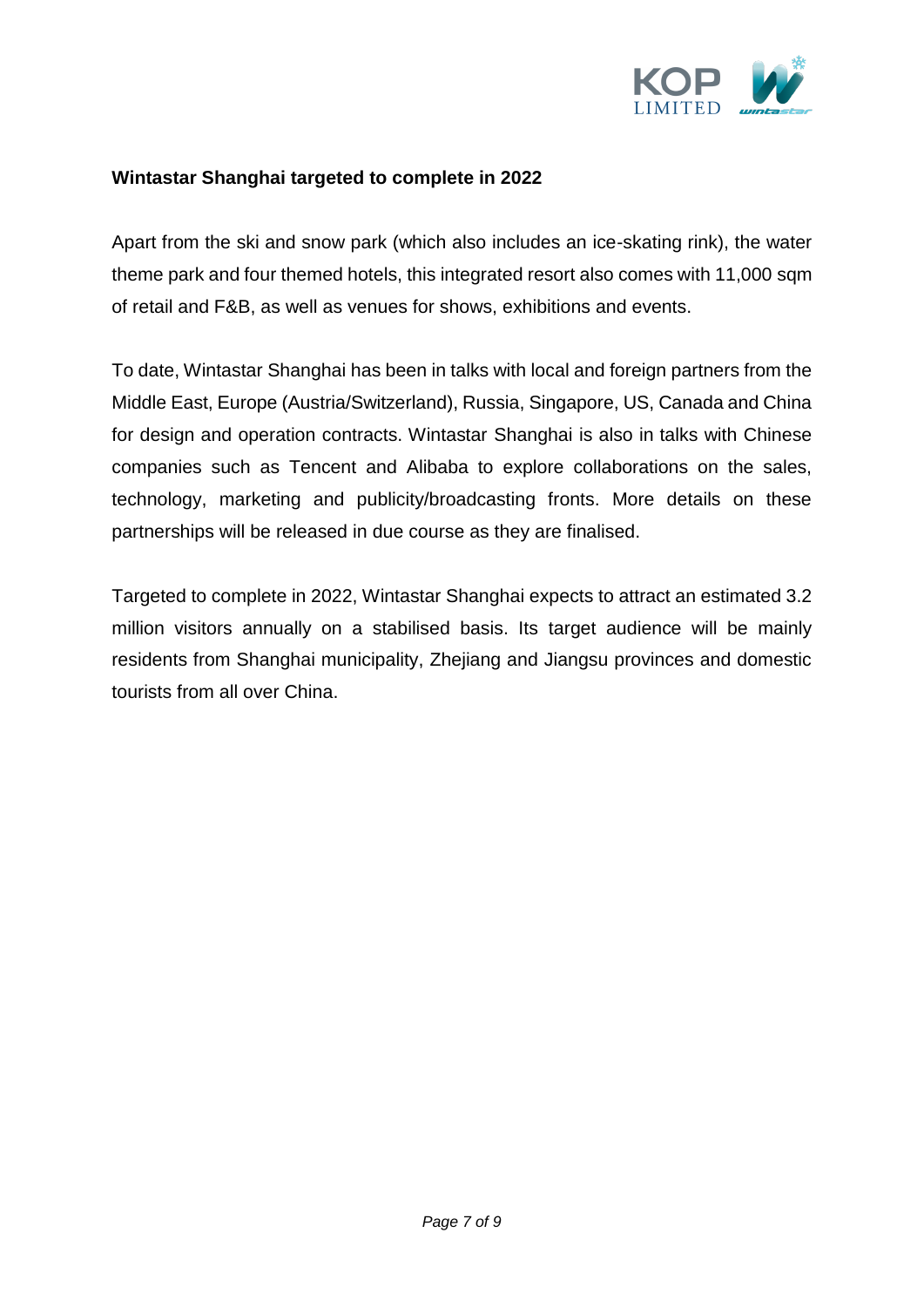

### **ABOUT KOP LIMITED**

Listed on the Catalist board of the SGX-ST, KOP Limited ("**KOPL**" or the "**Group**") is a Singapore-based real estate development and entertainment company with a diversified and robust portfolio of developments and investments in Singapore as well as the region.

With origins leading back to KOP Properties Pte. Ltd., the Group has quickly built a reputation as a developer of niche, iconic and award-winning projects such as The Ritz-Carlton Residences and Montigo Resorts, Nongsa and Seminyak in Indonesia. KOPL's property business covers areas of real estate development, investment and management services and is built on an integrated business model. Through a broad range of distinctive and award-winning real estate and hospitality projects crafted with quality design and workmanship, KOPL provides unique living and leisure experiences to its clients.

Leveraging on the strategic synergies between its subsidiaries, KOPL is empowered to expand its core business of property development and incorporate entertainment elements into various ventures, adding flavour and character to real estate. Through spearheading high-quality and innovative projects, with the objective to strengthen its market leadership ambitions, KOPL aims to generate growing returns for its shareholders and investors.

For more information, please visit<http://koplimited.com/>